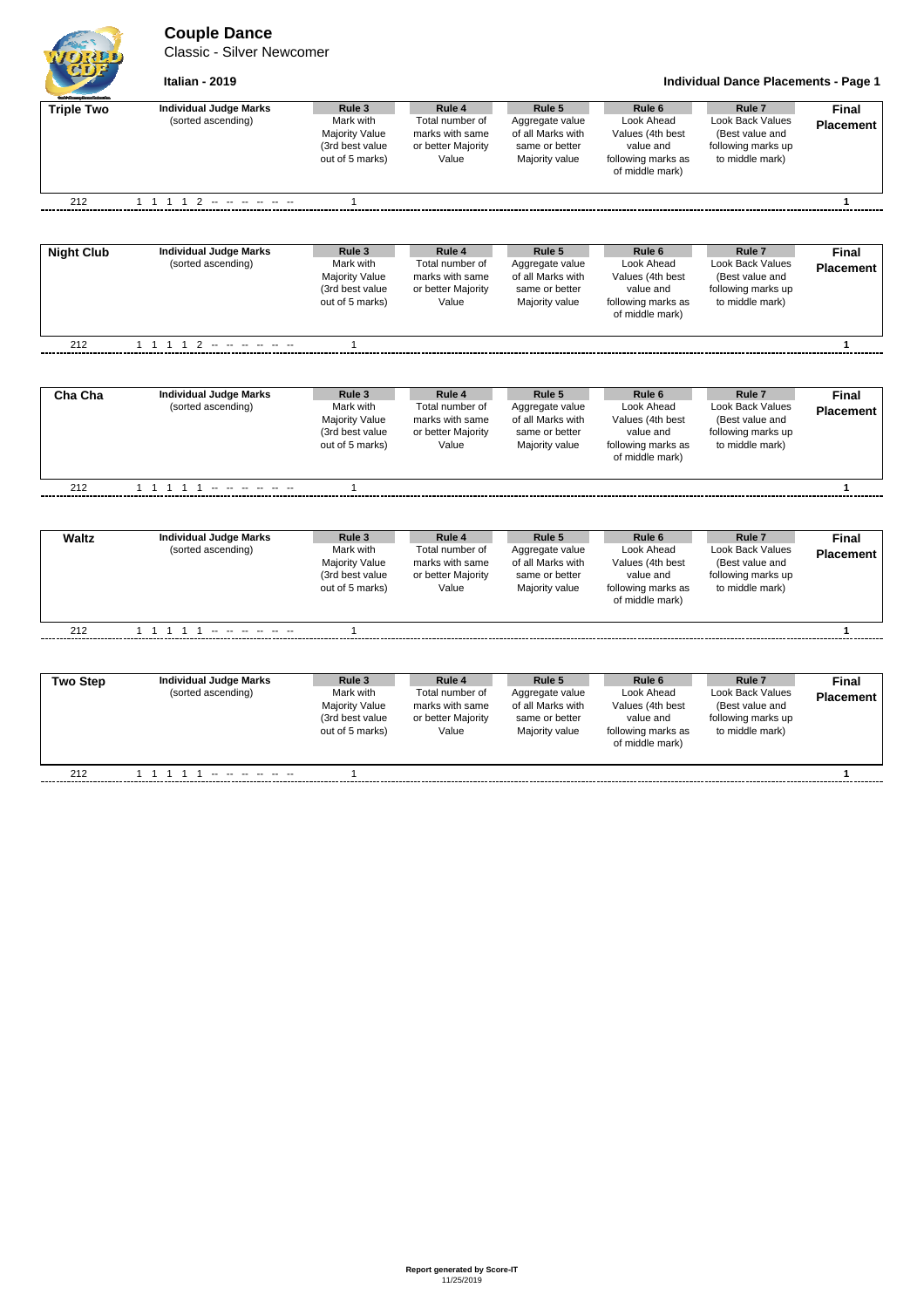# **Couple Dance**

Classic - Silver Newcomer

### **Italian - 2019 Individual Dance Placements - Page 2**

| <b>Guild Graster Deverfedentius</b> |                        |                                                                    |                                                                   |                                                                          |                                                                                      |                                                                              |                  |
|-------------------------------------|------------------------|--------------------------------------------------------------------|-------------------------------------------------------------------|--------------------------------------------------------------------------|--------------------------------------------------------------------------------------|------------------------------------------------------------------------------|------------------|
| <b>West Coast</b>                   | Individual Judge Marks | Rule 3                                                             | Rule 4                                                            | Rule 5                                                                   | Rule 6                                                                               | Rule <sub>7</sub>                                                            | Final            |
| Swing                               | (sorted ascending)     | Mark with<br>Majority Value<br>(3rd best value)<br>out of 5 marks) | Total number of<br>marks with same<br>or better Majority<br>Value | Aggregate value<br>of all Marks with<br>same or better<br>Majority value | Look Ahead<br>Values (4th best<br>value and<br>following marks as<br>of middle mark) | Look Back Values<br>(Best value and<br>following marks up<br>to middle mark) | <b>Placement</b> |
| 212                                 |                        |                                                                    |                                                                   |                                                                          |                                                                                      |                                                                              |                  |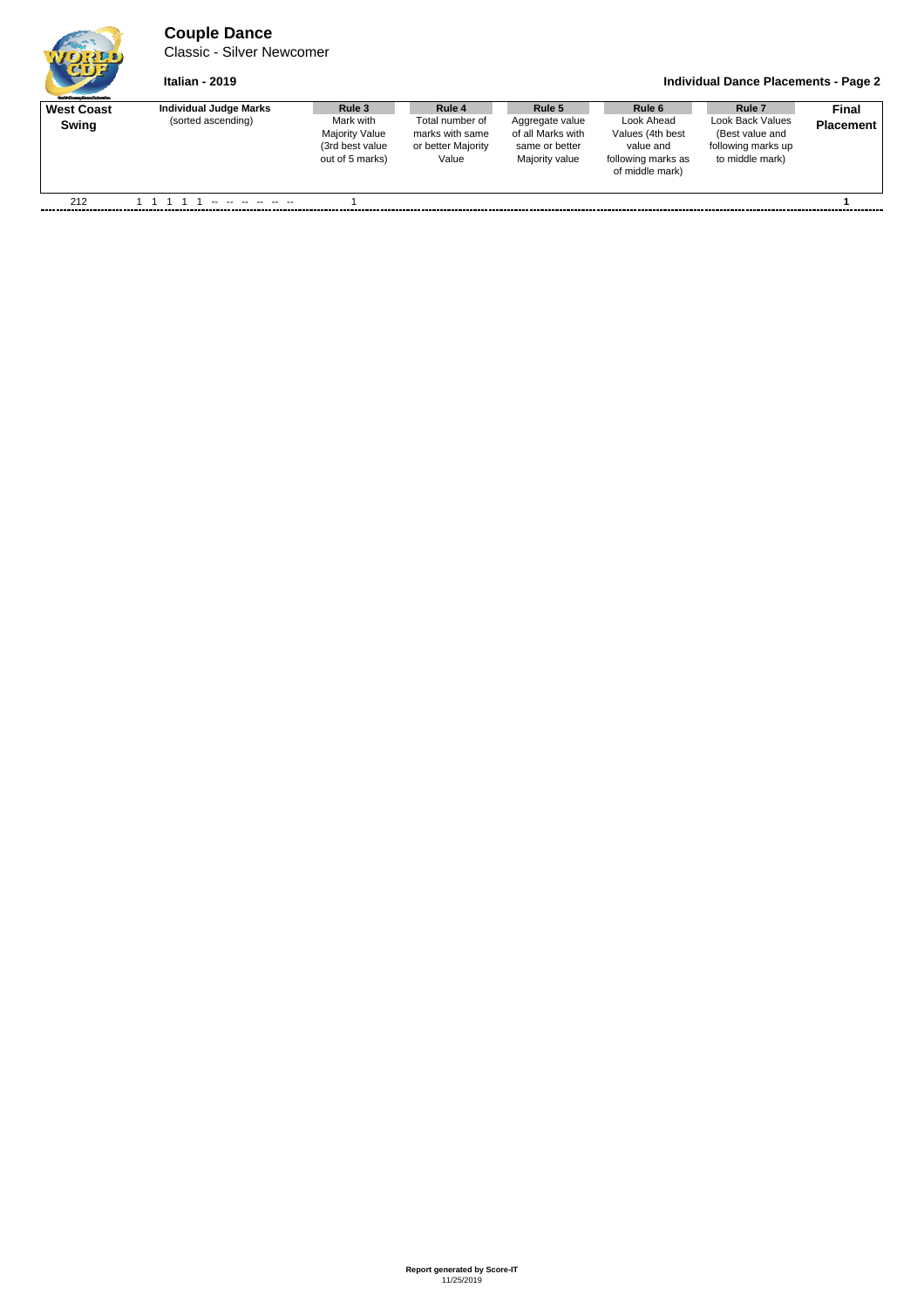# **Couple Dance**

Classic - Silver Newcomer



#### **Italian - 2019**

M - Movement T - Timing

| Penalties - Page 3 |  |  |  |  |  |
|--------------------|--|--|--|--|--|
|--------------------|--|--|--|--|--|

| <b>Triple Two</b>                                             |   |                                     |              |                                                                                                                                                                                                                                                                                                                                                          |                | Judges      |                                 |                |                |                                             |    |
|---------------------------------------------------------------|---|-------------------------------------|--------------|----------------------------------------------------------------------------------------------------------------------------------------------------------------------------------------------------------------------------------------------------------------------------------------------------------------------------------------------------------|----------------|-------------|---------------------------------|----------------|----------------|---------------------------------------------|----|
|                                                               | 1 | 2                                   | 3            | 4                                                                                                                                                                                                                                                                                                                                                        | 5              | 6           |                                 | 8              | 9              | 10                                          | 11 |
| 212                                                           | т |                                     |              |                                                                                                                                                                                                                                                                                                                                                          |                |             |                                 |                |                |                                             |    |
|                                                               |   |                                     |              |                                                                                                                                                                                                                                                                                                                                                          |                |             |                                 |                |                |                                             |    |
| Polka                                                         |   |                                     |              |                                                                                                                                                                                                                                                                                                                                                          |                | Judges      |                                 |                |                |                                             |    |
|                                                               | 1 | $\overline{2}$                      | 3            | $\overline{4}$                                                                                                                                                                                                                                                                                                                                           | $\overline{5}$ | 6           | 7                               | $\overline{8}$ | $\overline{9}$ | 10                                          | 11 |
| No penalties were applied in this dance.                      |   |                                     |              |                                                                                                                                                                                                                                                                                                                                                          |                |             |                                 |                |                |                                             |    |
| <b>Night Club</b>                                             |   |                                     |              |                                                                                                                                                                                                                                                                                                                                                          |                | Judges      |                                 |                |                |                                             |    |
|                                                               | 1 | $\overline{2}$                      | $\mathbf{3}$ | 4                                                                                                                                                                                                                                                                                                                                                        | 5              | 6           | $\overline{7}$                  | 8              | 9              | 10                                          | 11 |
| $\overline{212}$                                              |   |                                     |              |                                                                                                                                                                                                                                                                                                                                                          | Ŧ              |             |                                 |                |                |                                             |    |
| Cha Cha                                                       |   |                                     |              |                                                                                                                                                                                                                                                                                                                                                          |                | Judges      |                                 |                |                |                                             |    |
|                                                               | 1 | $\overline{2}$                      | 3            | $\overline{4}$                                                                                                                                                                                                                                                                                                                                           | 5              | 6           | $\overline{7}$                  | 8              | 9              | 10                                          | 11 |
| No penalties were applied in this dance.                      |   |                                     |              |                                                                                                                                                                                                                                                                                                                                                          |                |             |                                 |                |                |                                             |    |
|                                                               |   |                                     |              |                                                                                                                                                                                                                                                                                                                                                          |                |             |                                 |                |                |                                             |    |
| <b>Waltz</b>                                                  |   |                                     |              |                                                                                                                                                                                                                                                                                                                                                          |                | Judges      |                                 |                |                |                                             |    |
|                                                               |   | $\overline{2}$                      | 3            | $\overline{4}$                                                                                                                                                                                                                                                                                                                                           | $\overline{5}$ | 6           | $\overline{7}$                  | $\overline{8}$ | $\overline{9}$ | 10                                          | 11 |
| No penalties were applied in this dance.                      |   |                                     |              |                                                                                                                                                                                                                                                                                                                                                          |                |             |                                 |                |                |                                             |    |
| <b>Two Step</b>                                               |   |                                     |              |                                                                                                                                                                                                                                                                                                                                                          |                | Judges      |                                 |                |                |                                             |    |
|                                                               | 1 | $\overline{2}$                      | 3            | $\overline{4}$                                                                                                                                                                                                                                                                                                                                           | 5              | 6           | $\overline{7}$                  | 8              | 9              | 10                                          | 11 |
| No penalties were applied in this dance.<br><b>East Coast</b> |   |                                     |              |                                                                                                                                                                                                                                                                                                                                                          |                | Judges      |                                 |                |                |                                             |    |
| Swing                                                         | 1 | $\overline{2}$                      | 3            | 4                                                                                                                                                                                                                                                                                                                                                        | 5              | 6           | $\overline{7}$                  | 8              | 9              | 10                                          | 11 |
| No penalties were applied in this dance.                      |   |                                     |              |                                                                                                                                                                                                                                                                                                                                                          |                |             |                                 |                |                |                                             |    |
|                                                               |   |                                     |              |                                                                                                                                                                                                                                                                                                                                                          |                |             |                                 |                |                |                                             |    |
| <b>West Coast</b>                                             |   |                                     |              |                                                                                                                                                                                                                                                                                                                                                          |                | Judges      |                                 |                |                |                                             |    |
| Swing                                                         | 1 | $\overline{2}$                      | 3            | 4                                                                                                                                                                                                                                                                                                                                                        | 5              | 6           | $\overline{7}$                  | 8              | 9              | 10                                          | 11 |
| No penalties were applied in this dance.                      |   |                                     |              |                                                                                                                                                                                                                                                                                                                                                          |                |             |                                 |                |                |                                             |    |
| <b>Penalty</b>                                                |   | <b>Non-Conference Penalty Codes</b> |              |                                                                                                                                                                                                                                                                                                                                                          |                |             | <b>Conference Penalty Codes</b> |                |                |                                             |    |
| <b>Codes</b>                                                  |   | 1 Placement Reduction               |              | <b>Last Placement</b>                                                                                                                                                                                                                                                                                                                                    |                | Reasons     |                                 |                | Codes          |                                             |    |
|                                                               | С | - Costume and Appearance            | P            | - Prop Use                                                                                                                                                                                                                                                                                                                                               |                |             | Self Selected Music             |                |                | S - Single Lower Placement                  |    |
|                                                               | В | - Basic Pattern                     |              | D - Dance Delivery<br>$\mathbf{C}$ $\mathbf{C}$ $\mathbf{C}$ $\mathbf{C}$ $\mathbf{C}$ $\mathbf{C}$ $\mathbf{C}$ $\mathbf{C}$ $\mathbf{C}$ $\mathbf{C}$ $\mathbf{C}$ $\mathbf{C}$ $\mathbf{C}$ $\mathbf{C}$ $\mathbf{C}$ $\mathbf{C}$ $\mathbf{C}$ $\mathbf{C}$ $\mathbf{C}$ $\mathbf{C}$ $\mathbf{C}$ $\mathbf{C}$ $\mathbf{C}$ $\mathbf{C}$ $\mathbf{$ |                | Loss of Hat |                                 |                |                | Q - Last Place<br>V. Full Disputable adjace |    |
|                                                               |   |                                     |              |                                                                                                                                                                                                                                                                                                                                                          |                |             | London the Dense Floor          |                |                |                                             |    |

B - Basic Pattern **D** - Dance Delivery Loss of Hat **Loss of Hat Q - Last Place** F - Courtesy & Floorcraft H - Costume Minimums Leaving the Dance Floor X - Full Disqualification Expose that the cost of the Cost of the Cost of the Cost of the Cost of the Cost of the Cost of the Cost of the Cost of the Cost of the Cost of the Cost of the Cost of the Cost of the Cost of the Cost of the Cost of the Co